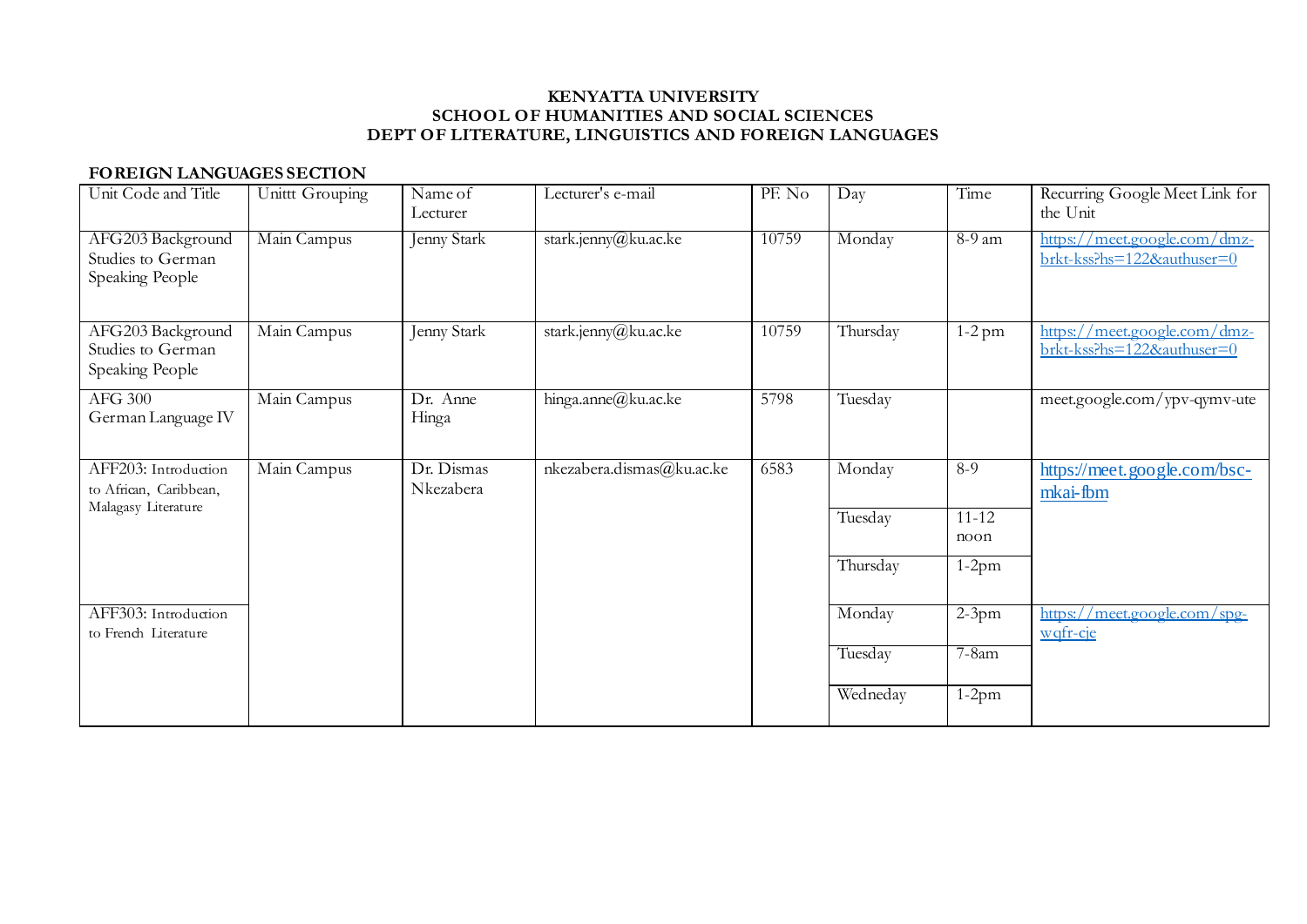## **LITERATURE SECTION**

| <b>Unit Code and Title</b> | <b>Unit Grouping</b> | Name of     | Lecturer's Email          | Pf No. | Day      | Time         | <b>Recurring Google Meet links</b> |
|----------------------------|----------------------|-------------|---------------------------|--------|----------|--------------|------------------------------------|
|                            |                      | Lecturer    |                           |        |          |              | for the Unit                       |
| ALT 200: East African      | B                    | Mr.         | muneeni.jeremiah@ku.ac.ke | 10678  | Tues.    | $1-2$ PM     |                                    |
| Prose                      |                      | Jeremiah    |                           |        |          |              | meet.google.com/ttj-tozq-fkq       |
|                            |                      | M. Muneeni  |                           |        |          |              |                                    |
|                            |                      |             |                           |        | Thur     | 10-11 AM     | meet.google.com/tzp-uzvv-nha       |
|                            |                      |             |                           |        | Frid.    | 7-8 AM       | meet.google.com/mxi-vrjt-qgd       |
| ALT 301: Theory and        | Group a (old         | Dr. Muthoka | mutie.stephen@ku.ac.ke    | 10676  | Tuesday  | $8-9AM$      | meet.google.com/jzn-fpcw-mxg       |
| Method in Oral Literature  | numbers)             | Mutie       |                           |        |          |              |                                    |
|                            |                      |             |                           |        |          |              |                                    |
|                            |                      |             |                           |        |          | $4-5$ pm     | https://meet.google.com/gbf-       |
|                            |                      |             |                           |        |          |              | aqpo-gsy                           |
|                            |                      |             |                           |        |          | $4-5$ pm     | https://meet.google.com/xev-       |
|                            |                      |             |                           |        |          |              | skah-srh                           |
| ALT 300: Stylistics adn    | Group A              | Dr. Justus  | makokha.justus@ku.ac.ke   | 7805   | Tueday   | $12$ noon-   | meet.google.com/nau-qygr-          |
| Literary Techniques        |                      | Makokha     |                           |        |          | 1pm          | ikx                                |
|                            |                      |             |                           |        | Thursday | 8-9am        |                                    |
|                            |                      |             |                           |        | Friday   | $11-12$ noon |                                    |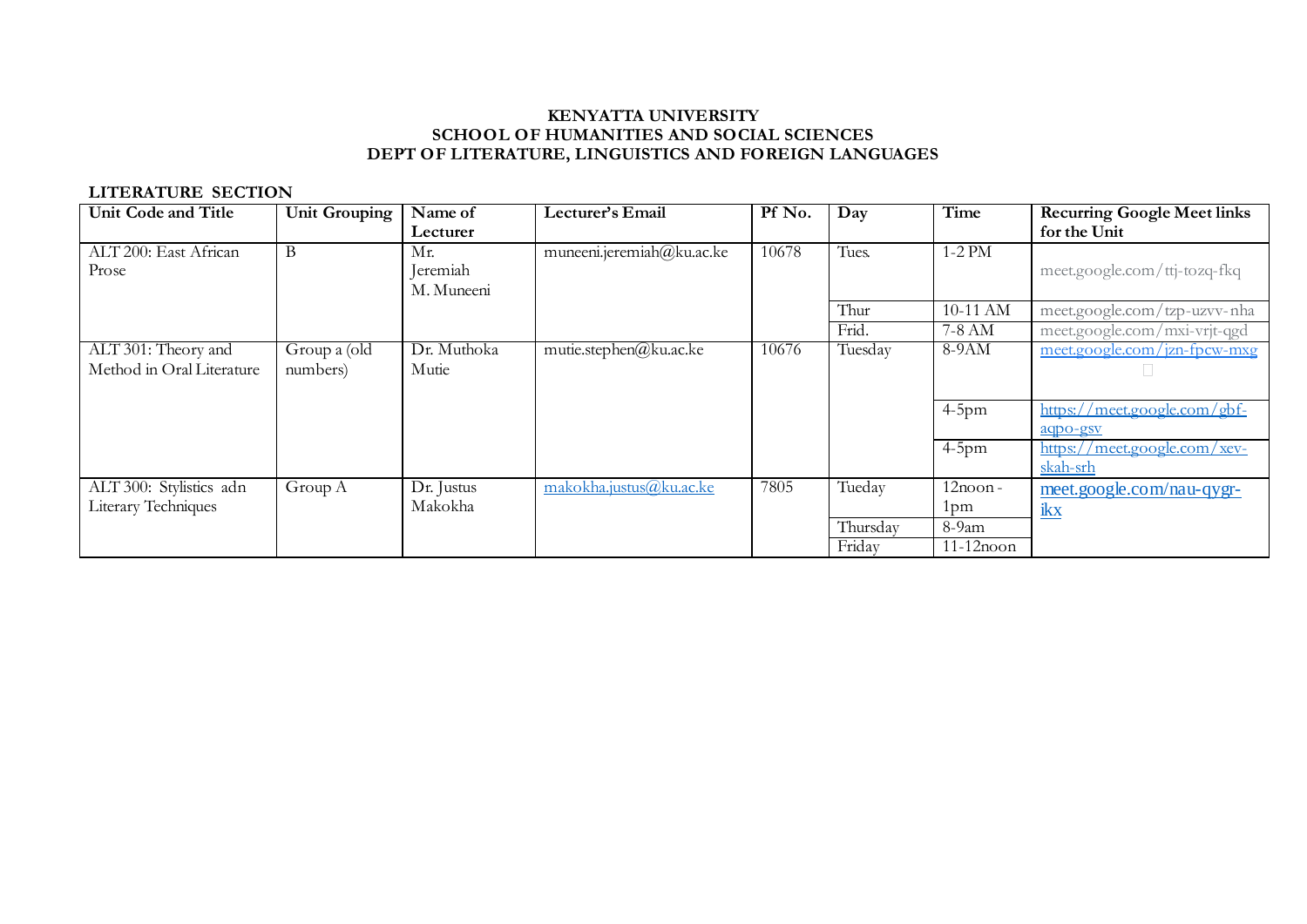## **ENGLISH SECTION (REGILAR)**

| Unit Code and Title                                    | Unittt Grouping | Name of<br>Lecturer    | Lecturer's e-mail        | PF. No | Day       | Time              | Recurring Google Meet Link for<br>the Unit              |
|--------------------------------------------------------|-----------------|------------------------|--------------------------|--------|-----------|-------------------|---------------------------------------------------------|
| AEN 201: Description<br>of Modern EGnglish             | Main Campus     | Mr. Charles<br>Gecaga  | gecaga.charles@ku.a.ke   | 3262   | Tuesday   | $2-3pm$           | https://meet.google.com/cfa-<br>ypjk-zjc                |
|                                                        |                 |                        |                          |        | Wednesday | $4-5$ pm          | https://meet.google.com/fef-<br>eutq-aaf                |
|                                                        |                 |                        |                          |        | Thursday  | $6-7$ pm          | https://meet.google.com/sux-<br>vrys-cre                |
| AEN 300: Phonetic<br>and Phonological                  | Main Campus     | Dr. Hilda<br>Kebeya    | kebeya.hilda@ku.ac.ke    | 5898   | Tuesday   | $5-6$ pm          | : https://meet.google.com/twn-<br>hutb-wmu              |
| Analysis                                               |                 |                        |                          |        | Thursday  | $12-1$ pm         | https://meet.google.com/zgb-<br>$w$ phf-vhg             |
|                                                        |                 |                        |                          |        | Friday    | $9-10$ am         | : https://meet.google.com/bqf-<br>$w$ bgn-syv           |
| AEN 300: Phonetic<br>and Phonological                  | Main Campus     | Dr. Gatitu<br>Kiguru   | kiguru.gatitu@ku.ac.ke   | 9702   | Tuesday   | 5-6pm             | : https://meet.google.com/twn-<br>hutb-wmu              |
| Analysis                                               |                 |                        |                          |        | Thursday  | $12-1$ pm         | <u>/meet.google.com/zgb-</u><br>https://<br>$w$ phf-vhg |
|                                                        |                 |                        |                          |        | Friday    | $9-10$ am         | : https://meet.google.com/bqf-<br>$w$ bgn-syv           |
| AEN 200: Introduction<br>to Phonetics and<br>Phonology | Main Campus     | Dr. Eunice<br>Nyamasyo | nyamasyo.eunice@ku.ac.ke | 3145   | Tuesdays  | $11 - 12$<br>noon | meet.google.com/xan-axey-<br>zen                        |
|                                                        |                 |                        |                          |        | Thursdays | $1-2pm:$          | meet.google.com/roq-rbuz-niz                            |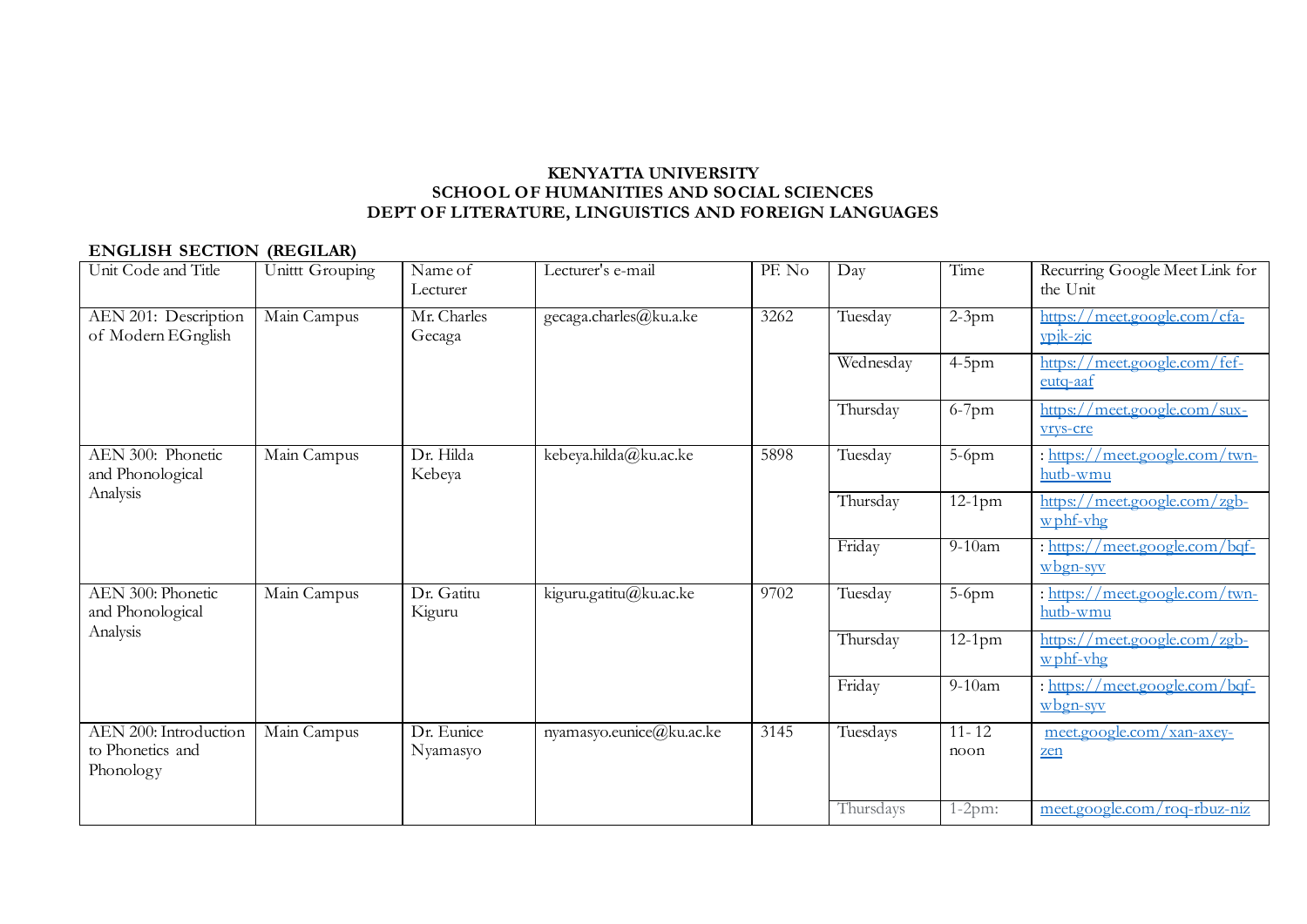| <b>AEN 307:</b>                  | Main Campus     | Dr. Purity Nthiga | nthiga.purity@ku.ac.ke | 6551 | Monday    | $12-1$ pm  | https://meet.google.com/mmt<br>-pgjo-fci        |
|----------------------------------|-----------------|-------------------|------------------------|------|-----------|------------|-------------------------------------------------|
|                                  |                 |                   |                        |      | Wednesday | 6-7 P.M    | https://meet.google.com/htg-                    |
|                                  |                 |                   |                        |      | Thursday  | $6-7$ P.M  | oofg-xva<br>https://meet.google.com/xmk         |
|                                  |                 |                   |                        |      |           |            | -xori-tiv                                       |
| <b>AEN 200</b>                   | <b>REGULAR-</b> | Dr. Norah         | atambo.norah@ku.ac.ke  | 9707 | Mon       | $11-12$ PM | https://meet.google.com/xbm                     |
| Introduction to<br>Phonetics and | Embu            | Atambo            |                        |      |           |            | $-pqe-$<br>$\text{ksi?hs}=122\&\text{author}=0$ |
| Phonology                        |                 |                   |                        |      |           |            |                                                 |
|                                  |                 |                   |                        |      | Thur      | $4-5PM$    | https://meet.google.com/jyp-                    |
|                                  |                 |                   |                        |      |           |            | $ytzy-z$<br>$zqr?hs=122&\text{authuser}=0$      |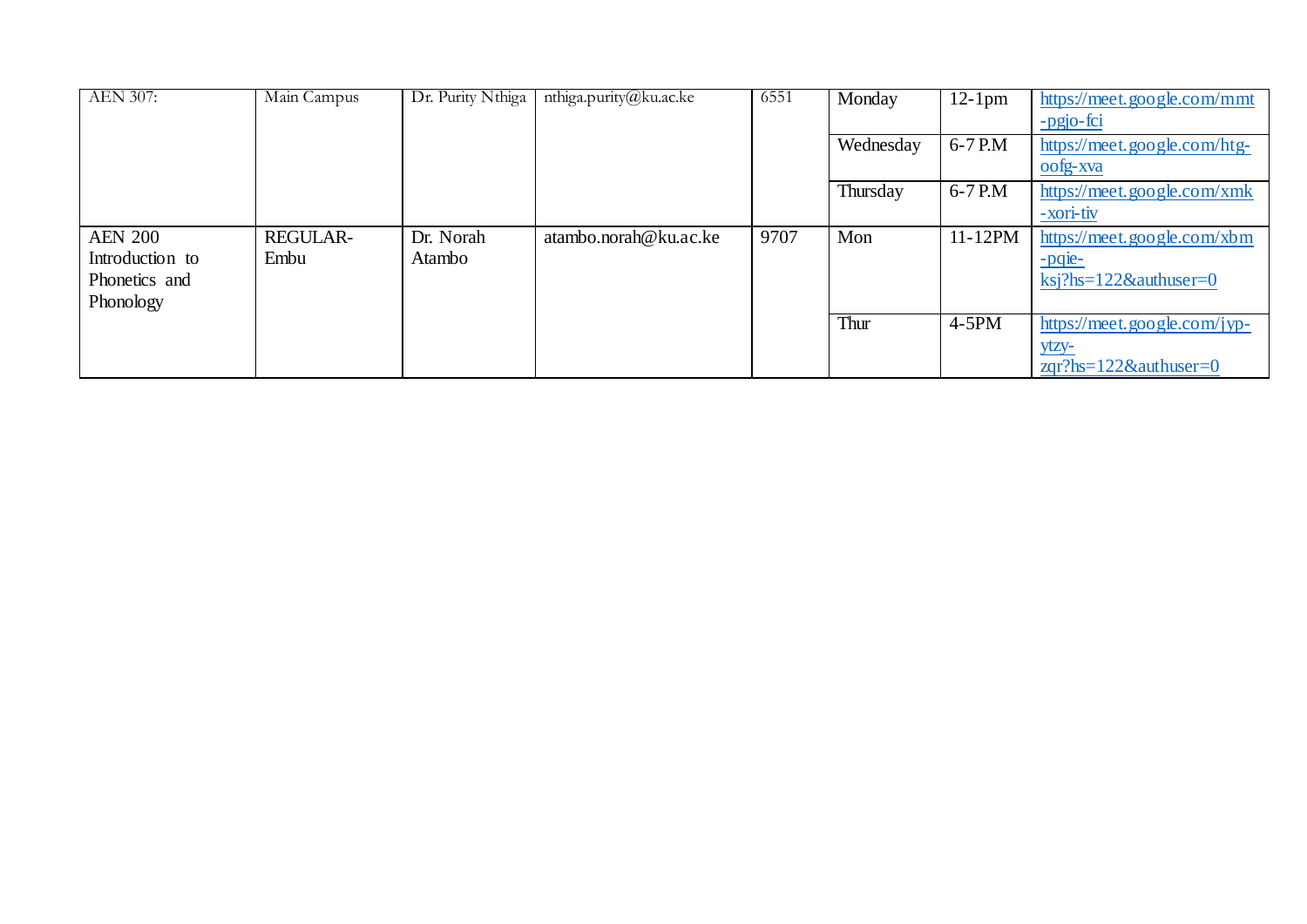# **ENGLISH SECTION (CEP JAN – APR 2021)**

| Unit Code and Title     | Unit Grouping | Name of           | Lecturer's e-mail      | PF.  | $\mathbf{D}$ ay | Time          | Recurring Google Meet Link for |
|-------------------------|---------------|-------------------|------------------------|------|-----------------|---------------|--------------------------------|
|                         |               | Lecturer          |                        | No   |                 |               | the Unit                       |
| <b>AEN 825:</b>         | Main Campus   | Dr. Purity Nthiga | nthiga.purity@ku.ac.ke | 6551 | Monday          | 5.30-8.30 P.M | https://meet.google.com/hkr-   |
|                         |               |                   |                        |      |                 |               | yxzo-gou                       |
| AEN 301 Discourse       | CEP-Main      | Dr. Norah         | atambo.norah@ku.ac.ke  | 9707 | Tue             | 6:30-7:30     | https://meet.google.com/mgh    |
| Analysis                | Campus        | Atambo            |                        |      |                 | <b>PM</b>     | $-tioz$                        |
|                         |               |                   |                        |      |                 |               | $wgu?hs=122&\alpha uthuser=0$  |
| <b>AEN 801Structure</b> | CEP-Main      | Dr. Norah         | atambo.norah@ku.ac.ke  | 9707 | Mon             | 6:30-7:30     | https://meet.google.com/qkf-   |
| of Modern English       | Campus        | Atambo            |                        |      |                 | <b>PM</b>     | btjs-sad?hs=122&authuser=0     |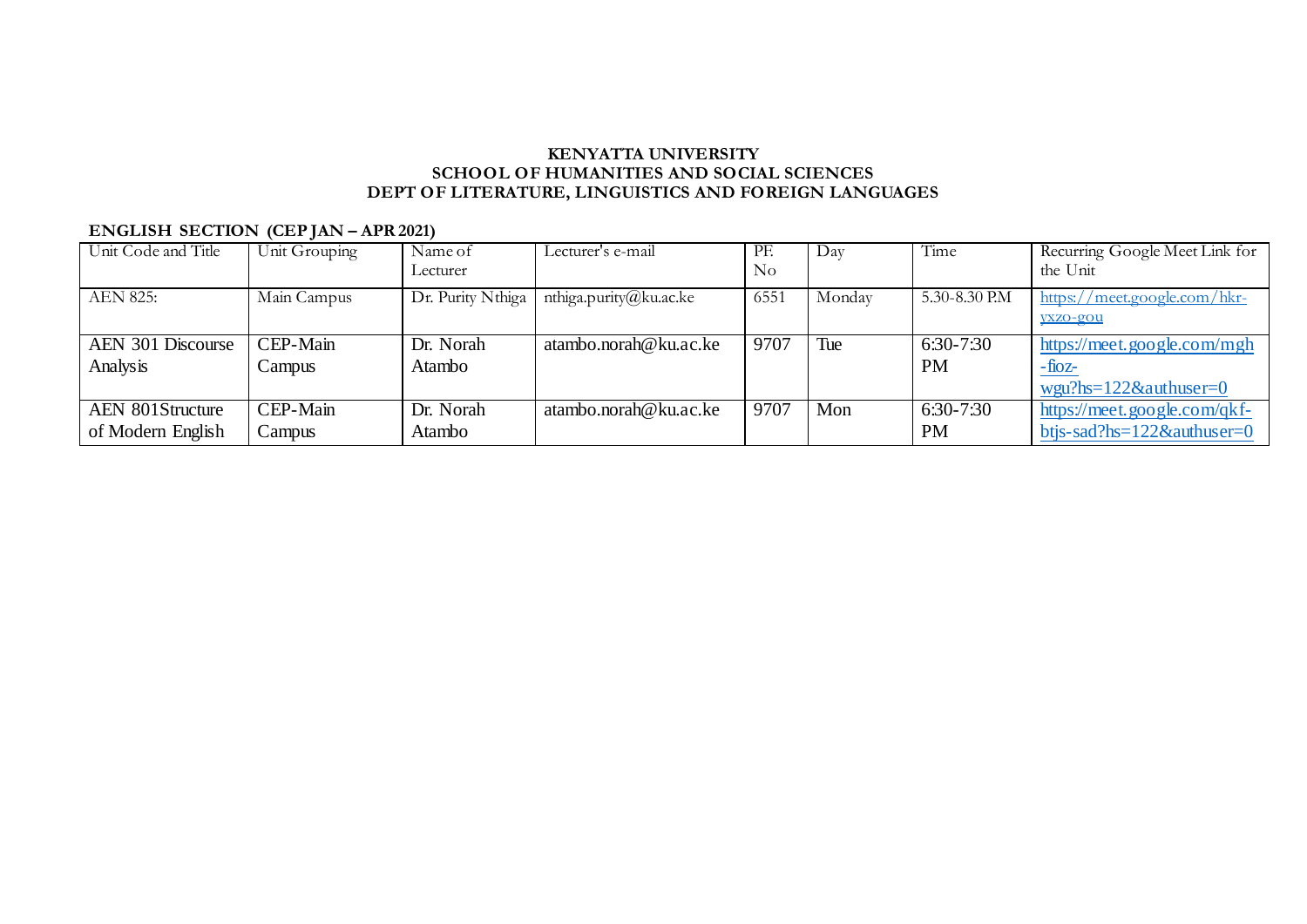# **LITERATURE SECTION (CEP JAN - APR 2021)**

| Unit Code and Title     | Unit Grouping $ $ | Name of    | Lecturer's Email        | Pf No. | Day | Time | <b>Recurring Google Meet links</b> |
|-------------------------|-------------------|------------|-------------------------|--------|-----|------|------------------------------------|
|                         |                   | Lecturer   |                         |        |     |      | for the Unit                       |
| ALT 802: Theory of      | CEP - Main        | Dr. Justus | makokha.justus@ku.ac.ke | 7805   |     |      | meet.google.com/yaw-kyei-          |
| Literature              |                   | Makokha    |                         |        |     |      | -q1t                               |
| ALT 807:African         |                   |            |                         |        |     |      | $meet.google.com/xqi-goow-$        |
| American Literature     |                   |            |                         |        |     |      | $\overline{\mathbf{h}}$            |
| ALT 804: Latin American |                   |            |                         |        |     |      | meet.google.com/yyh-wsqt-          |
| Literature              |                   |            |                         |        |     |      | tak                                |